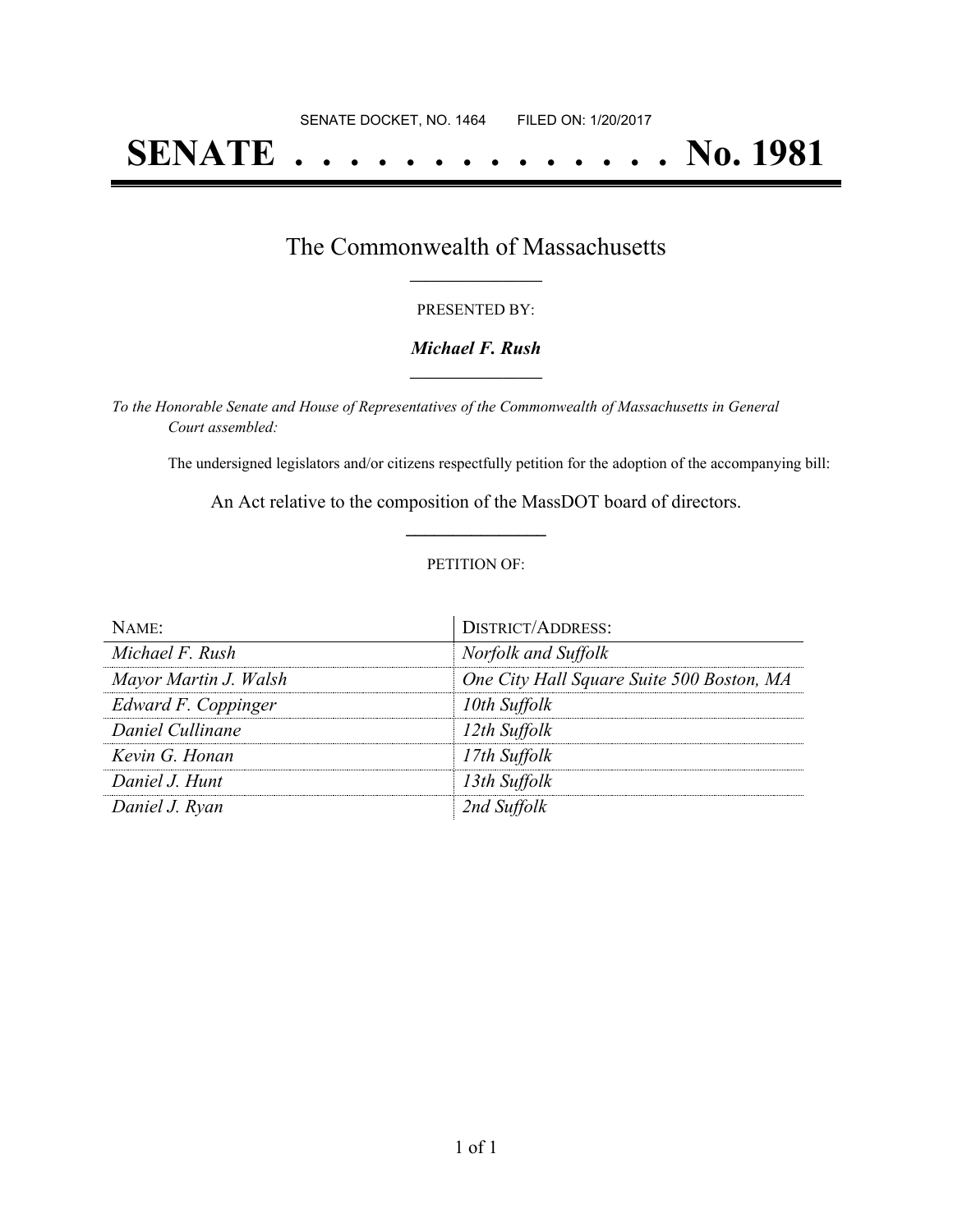## SENATE DOCKET, NO. 1464 FILED ON: 1/20/2017

## **SENATE . . . . . . . . . . . . . . No. 1981**

By Mr. Rush, a petition (accompanied by bill, Senate, No. 1981) of Michael F. Rush, Mayor Martin J. Walsh, Edward F. Coppinger, Daniel Cullinane and other members of the General Court for legislation relative to the composition of the board of directors of the Massachusetts Department of Transporation. Transportation.

#### [SIMILAR MATTER FILED IN PREVIOUS SESSION SEE SENATE, NO. *1867* OF 2015-2016.]

### The Commonwealth of Massachusetts

**In the One Hundred and Ninetieth General Court (2017-2018) \_\_\_\_\_\_\_\_\_\_\_\_\_\_\_**

**\_\_\_\_\_\_\_\_\_\_\_\_\_\_\_**

An Act relative to the composition of the MassDOT board of directors.

Be it enacted by the Senate and House of Representatives in General Court assembled, and by the authority *of the same, as follows:*

| SECTION 1. Section 2 of Chapter 6C of the General Laws, as appearing in the 2014                  |
|---------------------------------------------------------------------------------------------------|
| Official Edition, is hereby amended by striking out subsection (b) and inserting in place thereof |
| the following subsection:-                                                                        |

 (b) The department shall be governed and its corporate powers exercised by a board of directors. The board shall consist of 8 members who shall be appointed for a term of 4 years. The governor shall appoint 7 members, 3 of whom shall be experienced in the field of public or private finance and management; 1 of whom shall have experience in public policy; 1 of whom shall have experience in transportation planning and policy; 1 of whom shall be the secretary of transportation, who shall serve ex officio; and 1 of whom shall be a registered civil engineer with